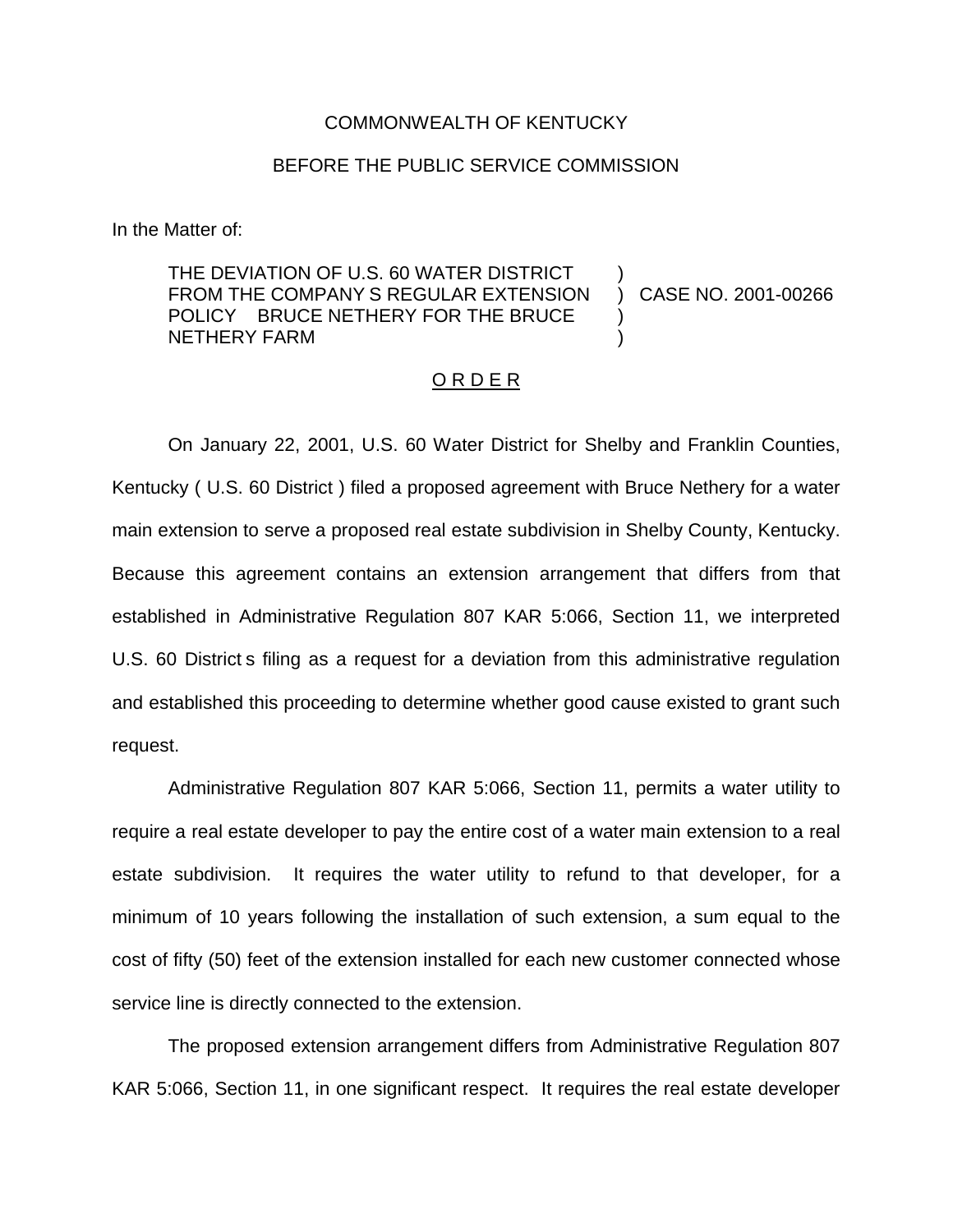to forego any refund for any connection to the water main extension that occurs within the proposed subdivision development.

The Commission is authorized to permit a water utility to make water main extensions under arrangements that differ from those established in Administrative Regulation 807 KAR 5:066, Section 11. Administrative Regulation 807 KAR 5:066, Section 11(4), provides:

> Nothing contained herein shall be construed to prohibit the utility from making extensions under different arrangements if such arrangements have received the prior approval of the commission.

Administrative Regulation 807 KAR 5:066, Section 18, provides that [I]n special cases, for good cause shown, the commission may permit deviations from this administrative regulation. The burden of proof in demonstrating that good cause exists falls on the proponent of the differing arrangement. Energy Regulatory Comm n v. Kentucky Power Co., Ky.App., 605 S.W.2d 46, 50 (1980) ( Applicants before an administrative agency have the burden of proof. ).

U.S. 60 District has yet to provide any evidence in support of the proposed water main extension arrangement or to demonstrate that good cause exists for the granting of a deviation from the requirements of Administrative Regulation 807 KAR 5:066, Section 11. The Commission finds that U.S. 60 District should be permitted 20 days from the date of this Order to submit any evidence or argument to support the proposed arrangement. If at the close of that period no supporting evidence or argument is submitted, then the proposed arrangement and U.S. 60 District s request for a deviation will be denied.

-2-